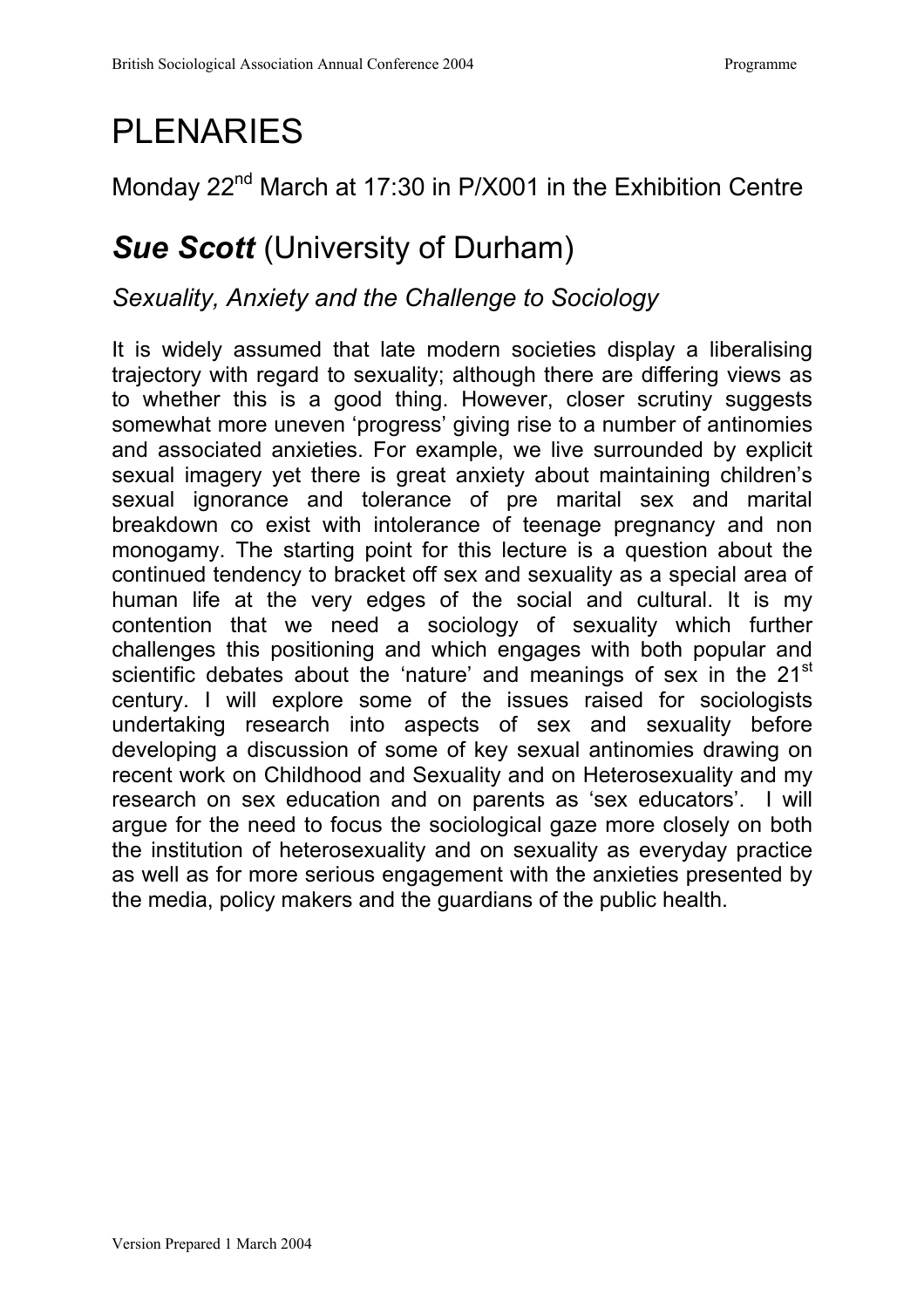**Sue Scott** is Postgraduate Dean and Professor of Sociology at the University of Durham. She was formally Professor in the Department of Applied Social Science and the University of Stirling and in earlier incarnations worked in the Universities of Manchester, Cambridge and Lancaster as well as for the Health Education Authority. Sue has been a member of the BSA since 1975 and has served on the Executive and on a number of other committees.

She has been engaged in debates within feminist sociology since the late 1970s and has written widely about gender, sexuality and risk especially in relation to children and young people. Her current research includes an ESRC funded project with Lydia Martens on Risk and Routine in Domestic Kitchen Practices and a book project with Stevi Jackson entitled 'Theorising Sexuality'. Some recent publications include: Scott, S. & Jackson, S. (1999) ' Risky Children and Risky Childhoods: Theorising Childhood and Sexuality' in Lupton, D *Theorising Risk and Culture* Cambridge, CUP. Scott, S. & Scott, S. 'Our Mother's Daughters: Autobiographical inheritance through stories of gender and class' in T. Cosslet, C. Lury & P. Summerfield (eds) *The Autobiographical Urge* London: Routledge. Scott, S. & Jackson, S. (2001) 'Putting the Body's Feet on the Ground' in K Backett-Milburn and L. Mckie eds Gendering the Body London: Macmillan. Jackson, S. and Scott, S. (2004) 'The personal *is* still political: heterosexuality, feminism and monogamy' in **Feminism and Psychology** Vol 14(1) Jackson, S. and Scott, S. 'Anxiety, Excess and Desire: Antimonies of sexuality in late modernity' *Sexualities***,** Forthcoming 2004. Martens, L. Southerton, D. and Scott, S. 'Bringing Children and Parents into the Sociology of Consumption: Towards a theoretical and empirical agenda' forthcoming *Journal of Consumer Culture* 2004.